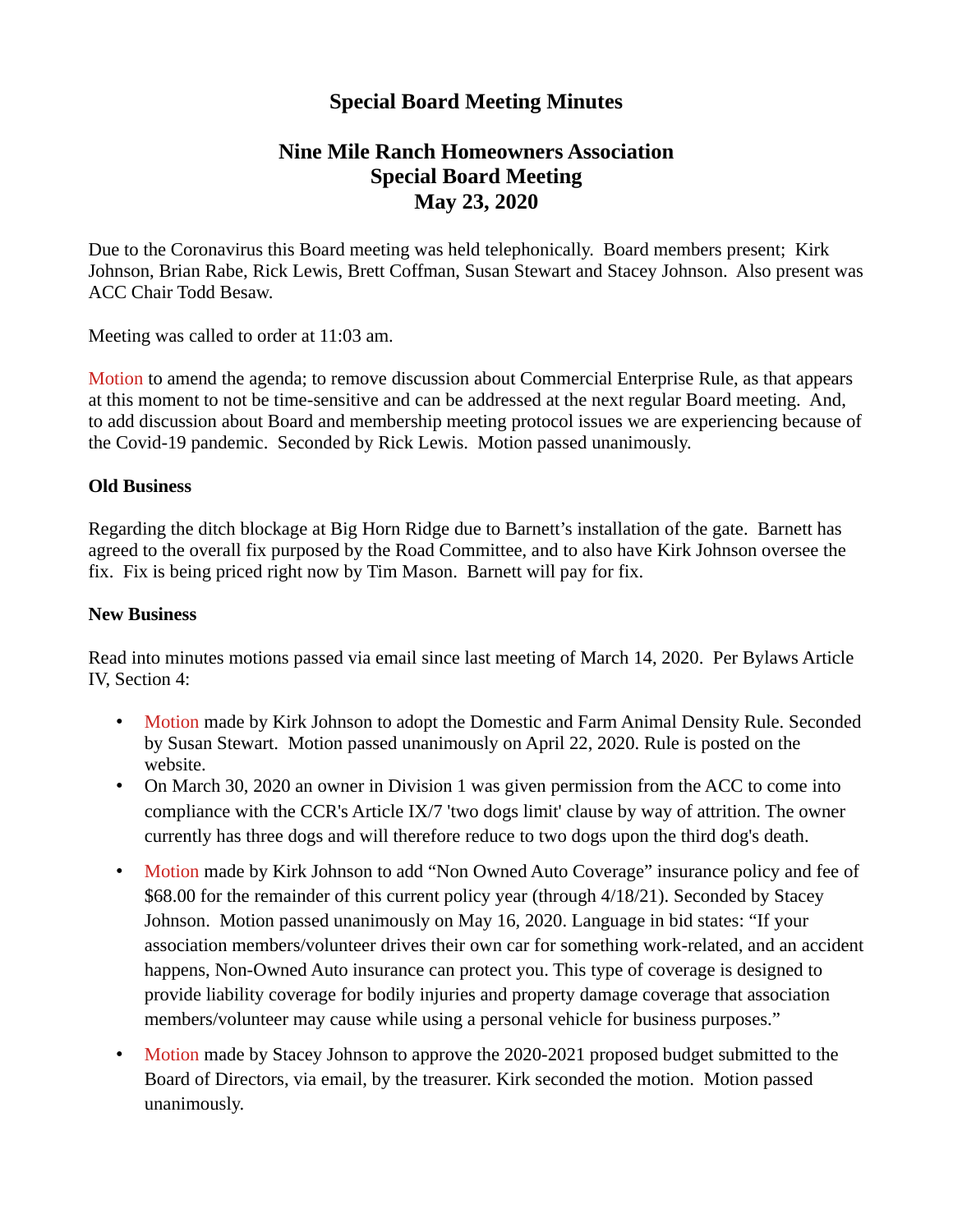• Motion made by Kirk Johnson on March 24, 2020; due to universal economic hardship being experienced because of the coronavirus pandemic, I move that no new late fees and interest charges be charged on all members' accounts until August 1, 2020, and that no late fees and interest charges will be retroactively charged regarding the time period of between April 1, 2020 and July 30, 2020. Motion passed unanimously.

Motion made by Kirk Johnson to amend the Enforcement Rules and Fines Schedule such that it will become in-force by way of CCRs Article IX Section 22, amending the first sentence in the Enforcement Rules and Fines Schedule to now read, "These Enforcement Rules and Fine Schedule (Enforcement Rules) for the Nine Mile Ranch Homeowners Association (Association) have been adopted by the Board of Directors (BOD) pursuant to the authority granted in RCW 64.38.020(11) and also pursuant to CCRs Article IX, Section 22." Additionally I move that the adopted Rule is relocated on the HOA website from its current location to the category "CCRs and Legal" under "Additional Rules". Seconded by Brett Coffman. Motion passed unanimously.

Motion made by Rick Lewis to approve expense report reimbursement to Kirk Johnson per email sent on May 20, 2020. (Reimbursement is for \$437.56. This is higher than usual as there are \$237.37 being reimbursed for rake maintenance tools) Seconded by Brian Rabe. Motion passed unanimously.

Discussion: driving on roads liability risk to HOA. What started this: a member with an apparent professional liability control and engineering background said to us his concerns regarding HOA liability generated by current road construction conditions. Researching this topic further through Okanogan County Road Dept., the internet, and personal experience the decision of the Board will be to solicit a bid for additional signs for some of the roads blind corners. The Road Committee will identify the places where signs are needed. Many of the HOA main entrance roads already have signs stating "Private Roads/No Warning Signs/20 mph". Some signs are missing. An inventory will be taken and added to bid to be replaced. The bid will also incorporate adding "Use at Your Own Risk" to the existing and future signs. What is known as the "creek road" is considered the most "at risk" road due to blind corner and a bank that has potential of serious eroding. Kirk Johnson will make up a hand sign to warn of these issues until the bank can be fixed.

Discussion regarding whether Residential Home Rentals at the Ranch would be considered "commercial enterprises". After considerable research and study of Washington state case law it is determined that Rentals are NOT considered a commercial enterprise, however any rental that provides an additional service, such as a B&B, is regarded as a commercial enterprise. This places the CCR enforcement regarding Rentals under the ACC jurisdiction.

Motion by Kirk Johnson to table the discussion for potential director position appointment until after the upcoming elections. Seconded by Rick Lewis. Motion passed unanimously.

#### **Treasurer Report**

Checking Account: \$18,288 Savings Account: \$17,358 CD Account: \$34,128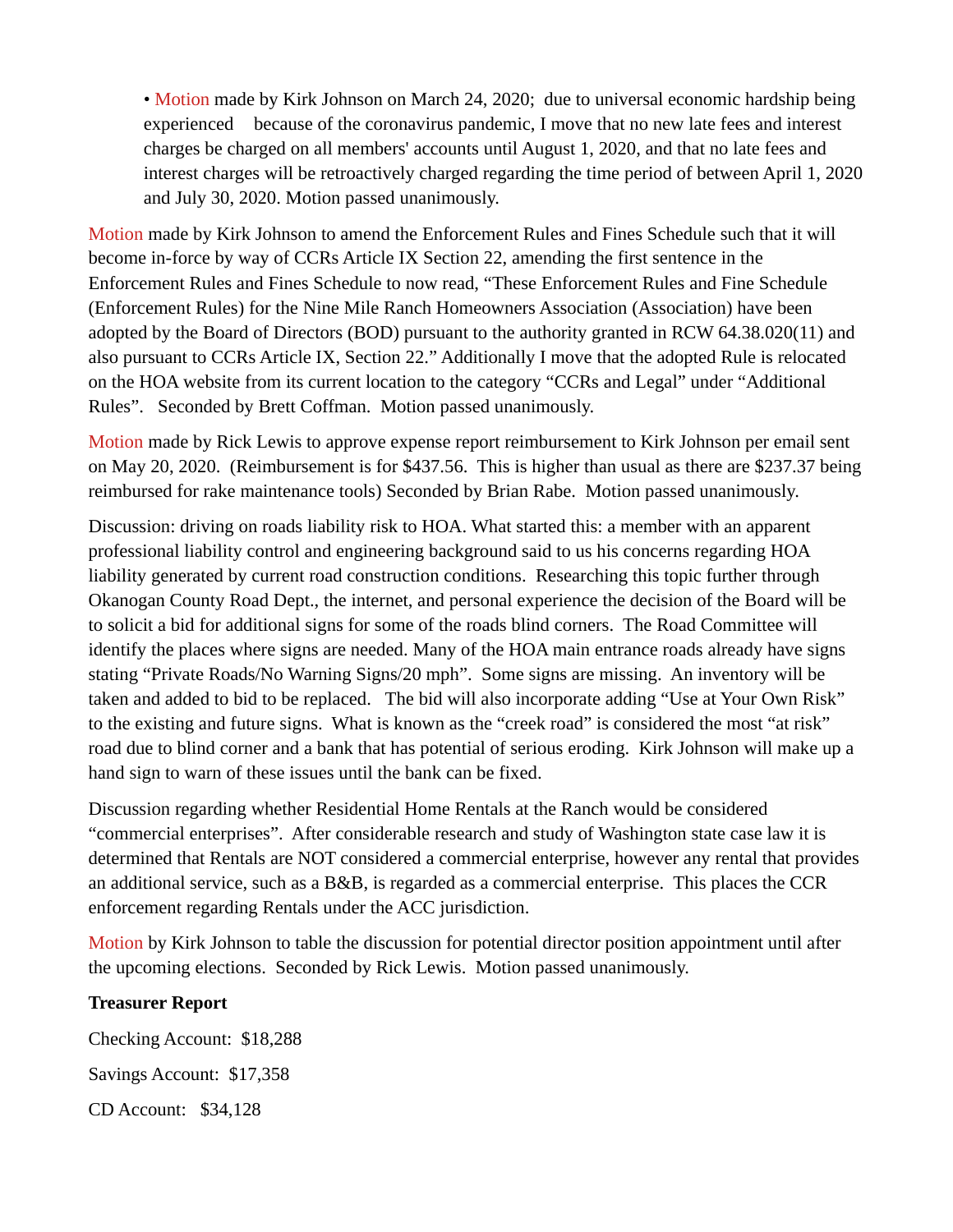CD will be coming to maturity in July. Will be contacting the bank prior to that. Special assessment collection is at 88% now. Funds are still trickling in. Invoices for this coming year will be mailed next week. Paypal is all set up. Two past-due members whose current addresses were not available were found through Truthfinders background check.

### **Road Report**

After this meeting and therefore including any results from this meeting the Road Committee will prepare a formal Road Report outlining current status and projected year road work plans.

Motion made by Kirk Johnson for \$11,000 weed spraying for spray season 2020/21. Seconded by Susan Stewart. The \$11,000 is the approved spraying amount in the 2020/21 budget. This incorporates 2 to 3 sprays. Spraying is lined up. It is possible it may be less as we have thoroughly sprayed for emergent weeds throughout the last two years. Motion passed unanimously.

Discussion regarding two spurs off of Old Tressle that have never been maintained. The Board was contacted by one of the two owners effected by these spurs, asking if the spurs are being maintained. Facts:

- CCRs express legal duty to maintain all 60' easements and roads that appear on the maps. These spurs are indeed on the maps as 60' easements.
- The HOA has not maintained these easements for the last 23 years. Prior & current Boards have not acted upon the duty to maintain these easements.
- The HOA has not budgeted for maintenance expenditures for these spurs/easements; snow plowing, weed control, regular maintenance.
- Road Committee fielded pricing and created a final price to bring easements up to maintenance status; \$2,600.

Decision to send a letter to Lot Owner who called regarding those spurs. Letter will state explaining the facts above and that the HOA will bring spurs up to maintaining status when HOA can budget it in soon. There are other areas that need large dollar amounts invested. All of these will be identified and prioritized in a report coming soon. We will make it a high priority to bring the spurs up to standard. The plan is to mow it, spray it, and rake it to shape it up. That would bring it back to its original condition. Cost will be proposed for approval by the Board when Road Committee present breakdown of 2020/21 road work. Motion for Kirk to write letter to Lot Owner. Seconded by Rick Lewis. Motion passed unanimously.

Volunteer and professional raking has been done this spring with the new rake. Tim Mason raked about 2 miles in spots all around the Ranch, costing around \$800. Tim was tremendously "jazzed" about how effective the rake is. Volunteer raked Division 3 and some spot areas elsewhere. Tools for the rake where donated as well. Suggestion to pay volunteers \$40 per hour for regimented rake maintenance. We cannot pay a volunteer unless they were licensed. Motion made by Brett Coffman to hire out maintenance to rake manufacturer. Seconded by Stacey Johnson. Amend motion to include "other than volunteers who are willing to 'volunteer' to perform regular maintenance". Manufacturer is located between Oroville and Tonasket. Concerns that volunteer may not perform maintenance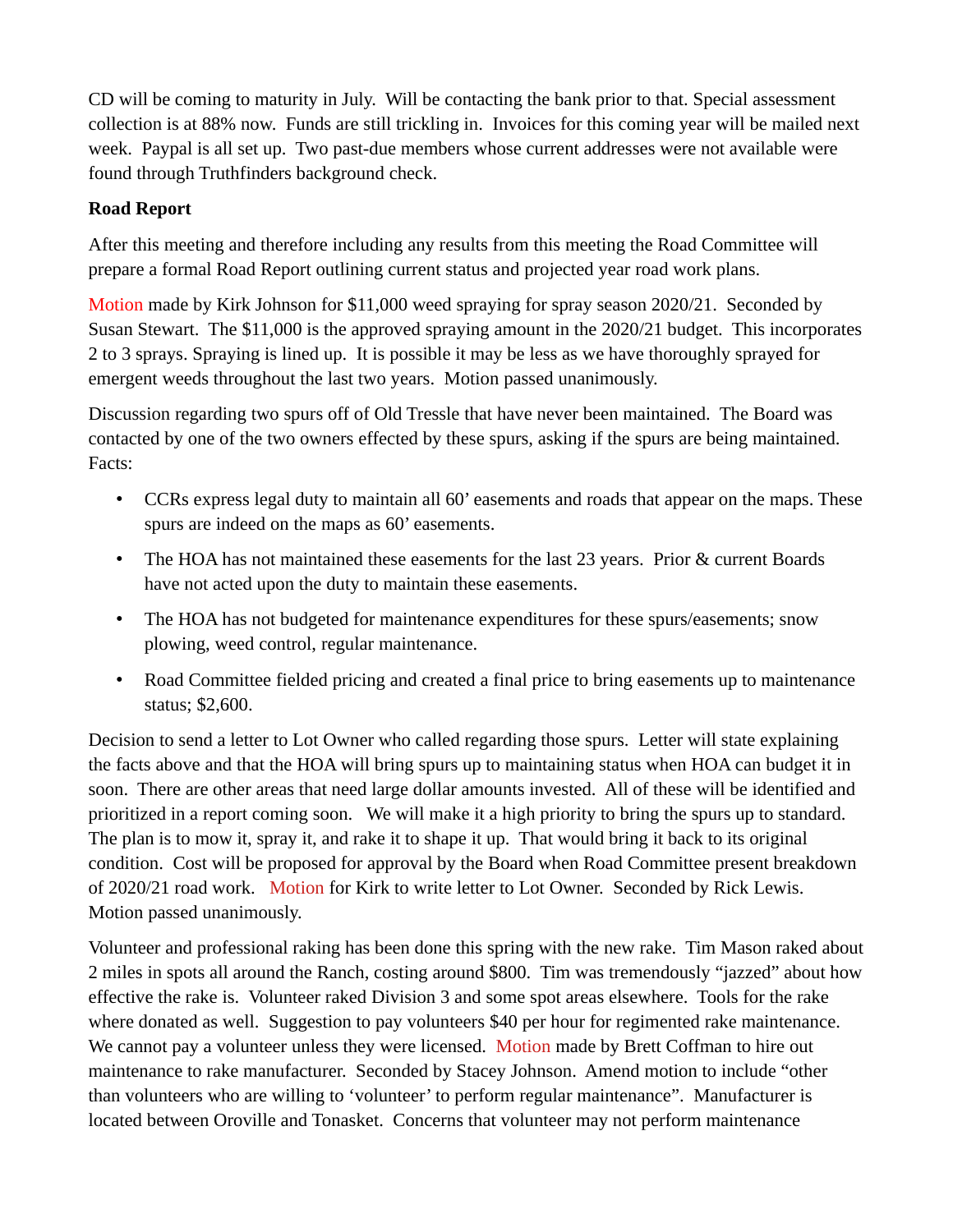properly. Motion amended to; all maintenance on the rake, when hired out, will be performed by the manufacturer. Motion passed unanimously. Motion made by Kirk Johnson that Nine Mile Ranch members, who are capable to perform rake maintenance, be allowed to perform basic, regular maintenance on the rake. Volunteers will perform maintenance according to the rake manual provided. Seconded by Brian Rabe. All volunteers, whether performing raking or maintenance, will be given a rake manual. The Road Committee will determine capability. There is now a full kit of tools for basic maintenance. Brett and Kirk donated some of the tools and some where purchased by the HOA. Motion passed unanimously.

All but \$3,600 worth of the first collection of the Special Assessment funds for gravel have been spent and placed so far, and approximately \$6,000 worth of annual gravel replenishment funds are still yet to be spent. All gravel placements are scheduled to continue but we are delaying it at this moment because of the PCI gravel being too wet to spread due to recent rains.

Current ditching/culvert maintenance is good from last fall; we were ready for this spring melt and all held up well. We will wait to spend any funds on this until later this year for what shows up as necessary. But we are and have been experienced some significant rains and therefore some wear on ditches and road surfaces, so we'll see how this goes. (one culvert in Division 7 is "plugged with fox kits")

Discussion regarding portion of Mallard Drive and Blue Grouse; whether this road section is legally the HOA's responsibility to maintain. This section of road is from 9 Mile Road to Nine Mile Ranch Division 5, with an original easement agreement between the Eders and Lynn & Marlene Barnett for maintenance of this section. This section is access for the approximately 50 Lots in Division 5. A Lot Owner brought this subject/concern to the Board; questioning whether the HOA is legally responsible to maintain the easement. Lynn Barnett was contacted to confirm whether there has been a filing to turn over maintenance to the HOA. Lynn did not remember. He felt there was a clear precedent set since the HOA has been performing and paying for maintenance for the last 23 years. Should we have Lynn complete the legal process in turning over maintenance responsibility to the HOA? This section is not called out on plat maps by survey coordinates but is indicated in other ways. This is an issue because it was raised by a Lot Owner, and the creek road will need a significant investment soon due to serious erosion. Decision to write Lynn Barnett having the HOA accept the responsibility and liability of said easement. This would benefit the HOA by avoiding legal complication if the Lot Owner who brought this forward decided to sue the HOA, and make general clarification. Also, this easement benefit 50 Lots for access. Motion by Stacey Johnson for the Board to produce a letter, written to Lynn Barnett, that for the benefit of Nine Mile Ranch the HOA receives absolute responsibility for the Mallard/Blue Grouse Road Sections that run through the easement known by county as filing number 841707. Seconded by Brett Coffman. Legal Committee will create the draft of letter for approval by the Board. Motion passed unanimously.

Discussion regarding meeting protocol due the Corona virus. Notice to the members, that will be mailed this week, was read out loud, stating the indefinite postponement of the Annual Membership Meeting. Board will continue to monitor the re-opening of Washington State/Okanogan County in hope of future rescheduled meeting. At this moment, Okanogan County is getting ready to submit to the Washington State Health Department to enter into partial Phase 2 which will allow only 5 people to